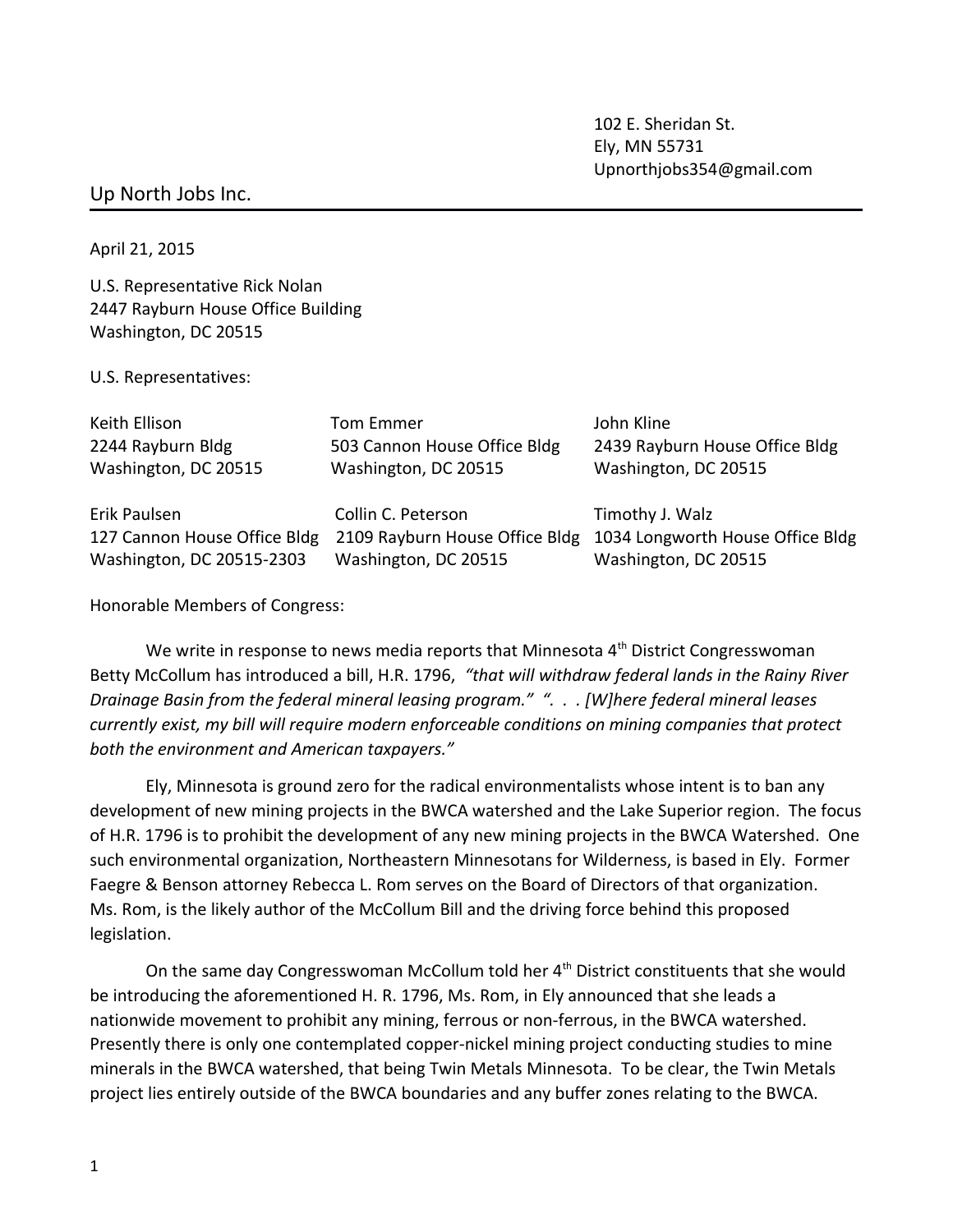One can only conclude that Ms. Rom persuaded Representative McCollum to introduce legislation whose passage would pre-emptively cause Twin Metals Minnesota to suspend their ongoing environmental and engineering studies needed to obtain the necessary permits required to conduct mining operations.

I serve as the Chairman and Executive Director of Up North Jobs Inc., a 501(c)(3) charitable non-profit organization based in Ely. We are a dues paying membership organization with nearly 1,000 members, with thousands of additional supporters living throughout the State of Minnesota. Our mission is to promote economic development and job growth in northeastern Minnesota.

Representative McCollum's bill and Ms. Rom's Campaign to ban mining in the BWCA watershed is a dagger directed at economic development and job growth in Northeastern Minnesota. It comes at a time when the ferrous mining companies have announced that 1,300 – 1,400 workers will soon be laid off as a result of a diminishing global demand for steel and imported steel product pressures on domestic producers. Even now the economy in northeastern Minnesota is stagnant and job growth is almost non-existent. Job growth in northeastern Minnesota lags behind all other larger populations and sectors of the State.

The Minnesota Department of Employment and Economic Development (DEED) announced in February 2015 that the Duluth-Superior area during the twelve months ending in February 2015 showed negative job growth, down -0.7% percent. All other larger population centers have had a year of employment increases, Mpls-St. Paul up 2%, Mankato up 1.9%, Rochester up 1.2% and St. Cloud up 1%. The figures announced by DEED for the Duluth-Superior area for the 12 months ending in March 2015 were not much better: job growth was up by only 0.3%.

Withdrawal of federal minerals from future leasing and development would have a longlasting devastating impact on economic development and job growth in Northeastern Minnesota. Our schools would be the biggest losers with the loss of millions of dollars in revenues that would not be paid into the Minnesota Permanent School Trust Fund through mineral royalties.

We encourage our Minnesota Congressional delegation, both Democrats and Republicans to reject Representative McCollum's proposed legislation and her meddling in our 8<sup>th</sup> District economy. Economic development and job growth in northeastern Minnesota is not a Democrat nor a Republican issue; it is about workers, men and women, and their opportunity to live in a place of their choosing and earn a living wage to support their families. If Representative McCollum's bill becomes law, it will have the effect of denying Northeastern Minnesota residents the opportunity to hold a job that will support his/her family and strip that person of their dignity and self-esteem.